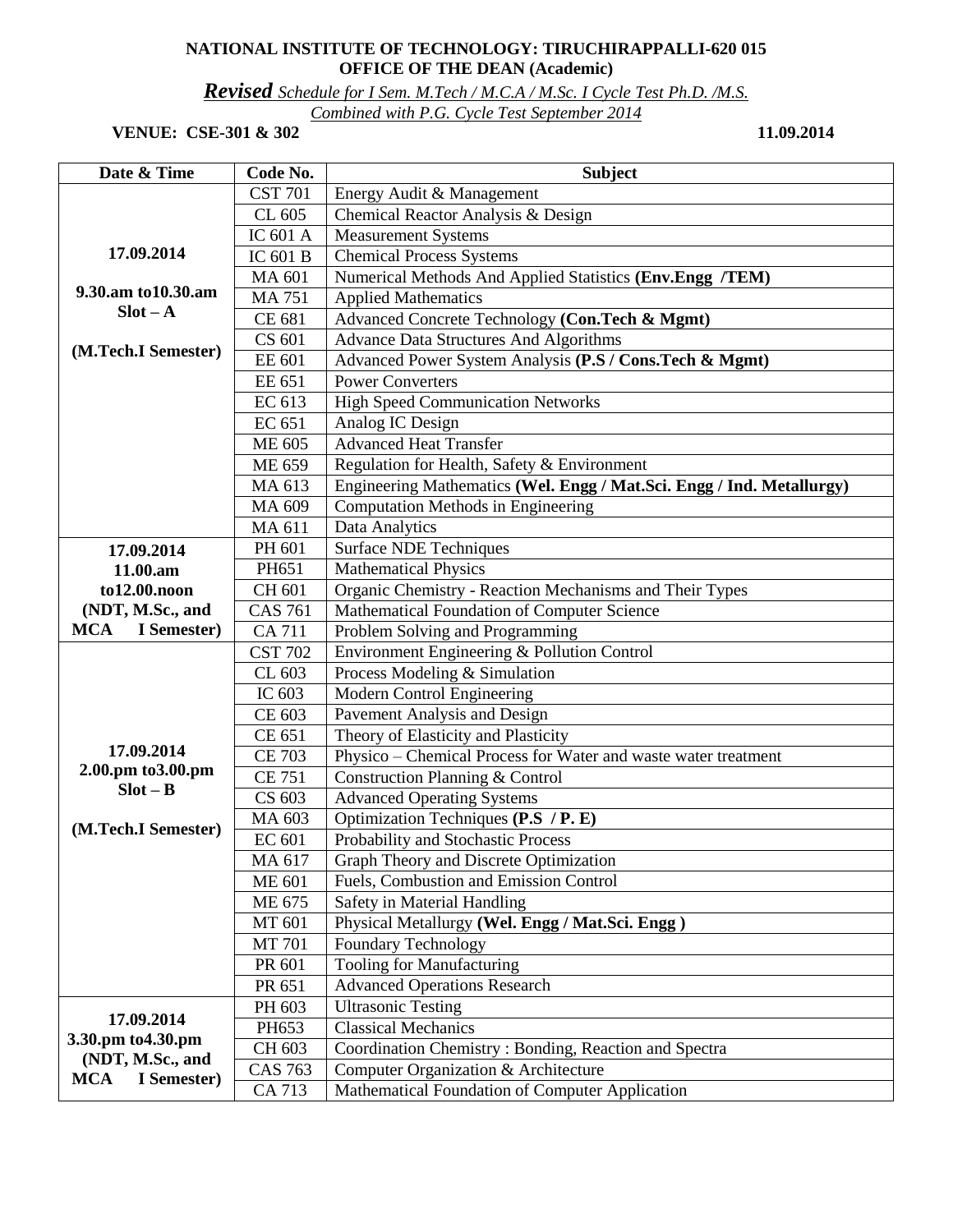| Date & Time               | Code No.                       | <b>Subject</b>                                            |
|---------------------------|--------------------------------|-----------------------------------------------------------|
|                           | <b>CST 703</b>                 | Instrumentation & Control in Energy Systems               |
|                           | CL 601                         | Advanced Process Control (Chemical.Eng / PCI)             |
|                           | CE 619                         | <b>Transportation Systems</b>                             |
|                           | <b>CE681</b>                   | Advanced Concrete Technology (Strl. Engg)                 |
|                           | <b>CE 701</b>                  | <b>Environmental Chemistry and Microbiology</b>           |
| 18.09.2014                | <b>CE 775</b>                  | <b>Modern Construction Materials</b>                      |
| 9.30.am to 10.30.am       | CS 653                         | <b>Advance Networks Principles and Protocols</b>          |
|                           | EE611                          | Power Conversion Techniques (Cons.Tech & Mgmt / P.S)      |
| $Slot - C$                | ME 676                         | Welding Technology                                        |
|                           | EC 605                         | Microwave Circuits                                        |
| (M.Tech I Semester)       | EC 657                         | Digital System Design                                     |
|                           | <b>ME 603</b>                  | <b>Advanced Fluid Mechanics</b>                           |
|                           | <b>ME 657</b>                  | Safety in Engineering Industry                            |
|                           | MT 603                         | Welding Processes -I                                      |
|                           | MT 655                         | Thermodynamics and Kinetics                               |
|                           | MT 651                         | <b>Physical Metallurgy</b>                                |
|                           | PR 603                         | Casting and Welding Technology                            |
|                           | PR 653                         | Analysis and Control of Manufacturing Systems             |
| 18.09.2014                | PH 655                         | <b>Quantum Mechanics</b>                                  |
| 11.00.am                  | PH 605                         | Radiographic Testing and Radiation Safety                 |
| to12.00.noon              | CH 605                         | Quantum Chemistry and Group Theory                        |
| (NDT, M.Sc / MCA          | <b>CAS 765</b>                 | Data Structures and Algorithms                            |
| I Semester)               | <b>CA 715</b>                  | <b>Computer Organization And Architecture</b>             |
|                           | <b>CST 704</b>                 | Solar Energy Utilization                                  |
|                           | CL 611                         | <b>New Separation Techniques</b>                          |
|                           | IC 663                         | <b>Signal Conditioning and Processing</b>                 |
|                           | CE 601                         | Highway Traffic Analysis and Design                       |
| 18.09.2014                | CE 653                         | Matrix Methods of Structural Analysis                     |
| 2.00pm to 3.00pm          | <b>CE 711</b><br><b>CE 755</b> | Solid and Hazardous waste management                      |
| $Slot - D$                | CS 617                         | Contracts & Specifications<br>Principles of Cryptography  |
|                           | EE 603                         | <b>Power System Stability</b>                             |
| (M.Tech I Semester)       | EE 655                         | <b>System Theory</b>                                      |
|                           | EC 659                         | Modeling and Synthesis with Verilog HDL (Comm.Sys / VLSI) |
|                           | MA 609                         | <b>Mathematical Methods</b>                               |
|                           | MA 611                         | Probability and Statistics                                |
|                           | PH 610                         | Electrical, Magnetic and Optioelectric Materials          |
|                           | MT 703                         | <b>Welding Process</b>                                    |
|                           | PR 605                         | <b>Manufacturing Management</b>                           |
|                           | PR 655                         | <b>Systems Engineering</b>                                |
| 18.09.2014                | PH 679                         | <b>Sensors and Transducers</b>                            |
| 3.30.pm to 4.30.pm        | PH 657                         | Electronics                                               |
| (NDT, M.Sc., and          | CH 607                         | <b>Instrumental Methods of Analysis</b>                   |
| I Semester)<br><b>MCA</b> | <b>CAS 767</b>                 | Data Base Management System                               |
|                           | <b>CA 717</b>                  | Accounting and Financial Management                       |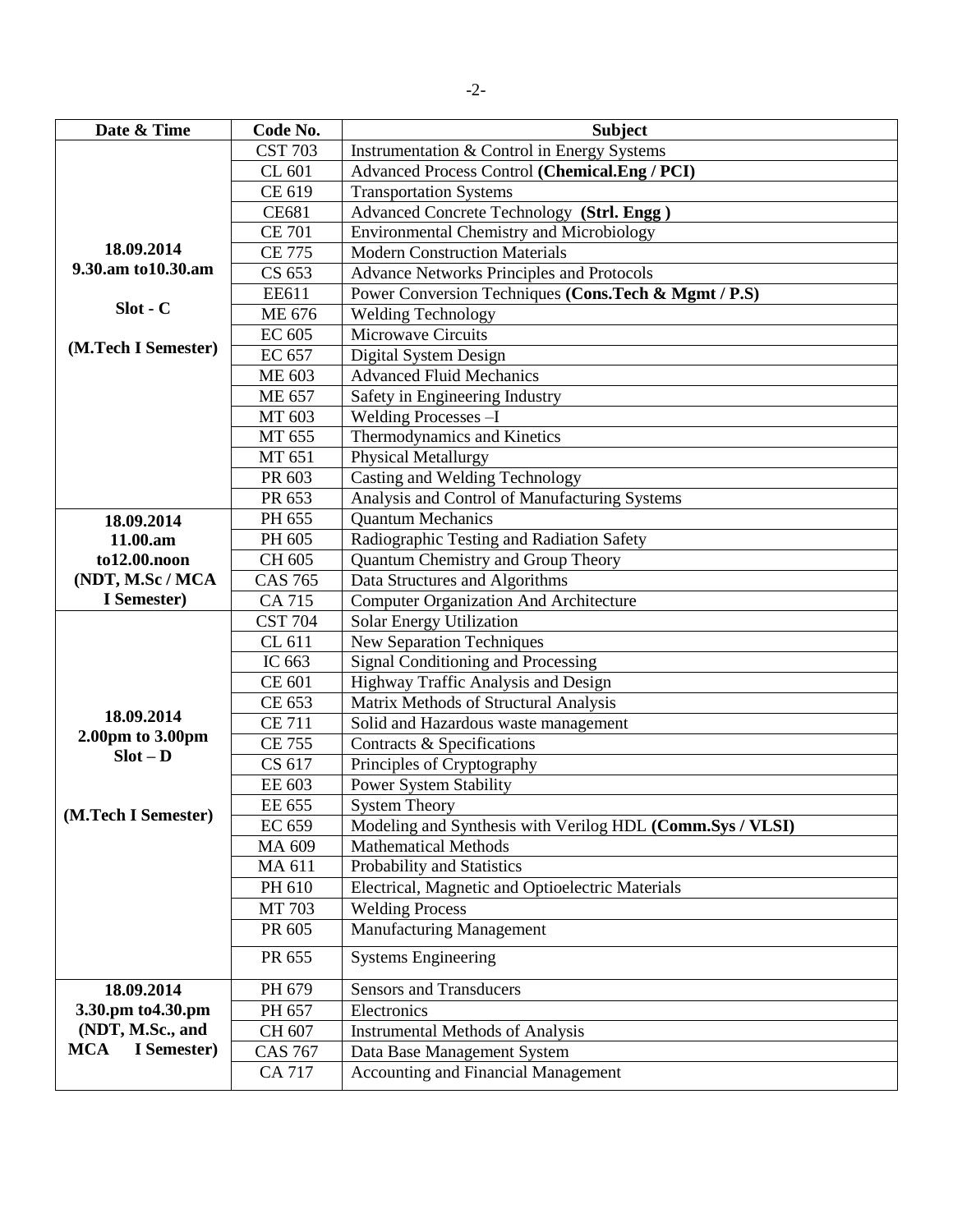| Date & Time                                     | Code No.                    | <b>Subject</b>                                                              |
|-------------------------------------------------|-----------------------------|-----------------------------------------------------------------------------|
| 19.09.2014                                      | $\overline{\text{CST}}$ 714 | Fuels & Combustion Technology                                               |
| 9.30.am to 10.30am                              | CL 618                      | <b>Ecology for Engineers</b>                                                |
| $Slot - E$                                      | IC 667                      | <b>Instrumentation for System Analysis</b>                                  |
|                                                 | IC 669                      | <b>Soft Computing Techniques</b>                                            |
|                                                 | HM712                       | Human Resource Management                                                   |
| (M.Tech I Semester)                             | CE 684                      | Analysis of Deep Foundation                                                 |
|                                                 | <b>CE 714</b>               | Water and Air Quality Models                                                |
|                                                 | ME 675                      | <b>Safety in Material Handling</b>                                          |
|                                                 | CS 605                      | Parallel Computer Architecture                                              |
|                                                 | EE 618                      | <b>Fuzzy Systems</b>                                                        |
|                                                 | EE 641                      | Digital Simulation of Power Electronics Circuits                            |
|                                                 | EC 661                      | Digital Signal Processing Structures For VLSI (Comy.sys / VLSI)             |
|                                                 | ME 643                      | <b>Advanced IC Engines</b>                                                  |
|                                                 | ME 653                      | <b>Safety Management</b>                                                    |
|                                                 | MT 612                      | Design of Weldments                                                         |
|                                                 | MT 619                      | Testing, Inspection and Characterization (Weld. Engg / Mat.Sci / Ind. Mett) |
|                                                 | PR 629                      | <b>Tolerance Technology</b>                                                 |
|                                                 | PR614                       | <b>Materials Technology</b>                                                 |
|                                                 | PR 674                      | Human Resource Management                                                   |
| 19.09.2014                                      | PH 611                      | Digital Signal and Image Processing (NDT / M.Sc Physics)                    |
| 11.00.am to12.00.noon                           | CH 631                      | <b>Medicinal Chemistry</b>                                                  |
| (NDT, M.Sc., and                                | <b>CAS 769</b>              | <b>Operating Systems</b>                                                    |
| MCA I Semester)                                 | CA 719                      | Probability and Statistical Methods                                         |
|                                                 | <b>CST 717</b>              | Thermal Engineering                                                         |
| 19.09.2014                                      | CL 622                      | <b>Industrial Waste Management</b>                                          |
| 2.00pm to 3.00pm                                | IC 665                      | <b>Computer Control of Processes</b>                                        |
| $Slot - F$                                      | <b>CE 733</b>               | Remote Sensing and GIS for Environmental Applications (TEM / Env. Engg)     |
|                                                 | CE 669                      | <b>Advanced Steel Structures</b>                                            |
|                                                 | <b>CE 753</b>               | <b>Construction Economics &amp; Finance</b>                                 |
| (M.Tech                                         | CS 613                      | Design and Analysis of Parallel Algorithms                                  |
| I Semester)                                     | EE 637                      | Principles of VLSI (P.S / P.E)                                              |
|                                                 | EC 603                      | <b>Advanced Digital Signal Processing</b>                                   |
|                                                 | EC 653                      | <b>Basics of VLSI</b>                                                       |
|                                                 | ME 607                      | Analysis and Design of Pressure Vessels                                     |
|                                                 | <b>ME 655</b>               | Occupational Health and Hygiene                                             |
|                                                 | MT 619 / 622                | Surface Engineering (W.E / Ins.Met & Mat Sci.)                              |
|                                                 | MT 665                      | Particulate Technology (W.E / Ins.Met & Mat Sci.)                           |
|                                                 | PR 617                      | <b>Metal Cutting Technology</b>                                             |
|                                                 | PR 619                      | Tribology                                                                   |
|                                                 | PR 673                      | <b>Total Quality Management</b>                                             |
|                                                 | PR 663                      | Design And Analysis of Experiments                                          |
| 19.09.2014                                      | PH 615                      | <b>Material Characterization Techniques</b>                                 |
| 3.30.pm to 4.30 pm<br>(NDT & MCA I<br>Semester) | CA 703                      | <b>Business Communication</b>                                               |